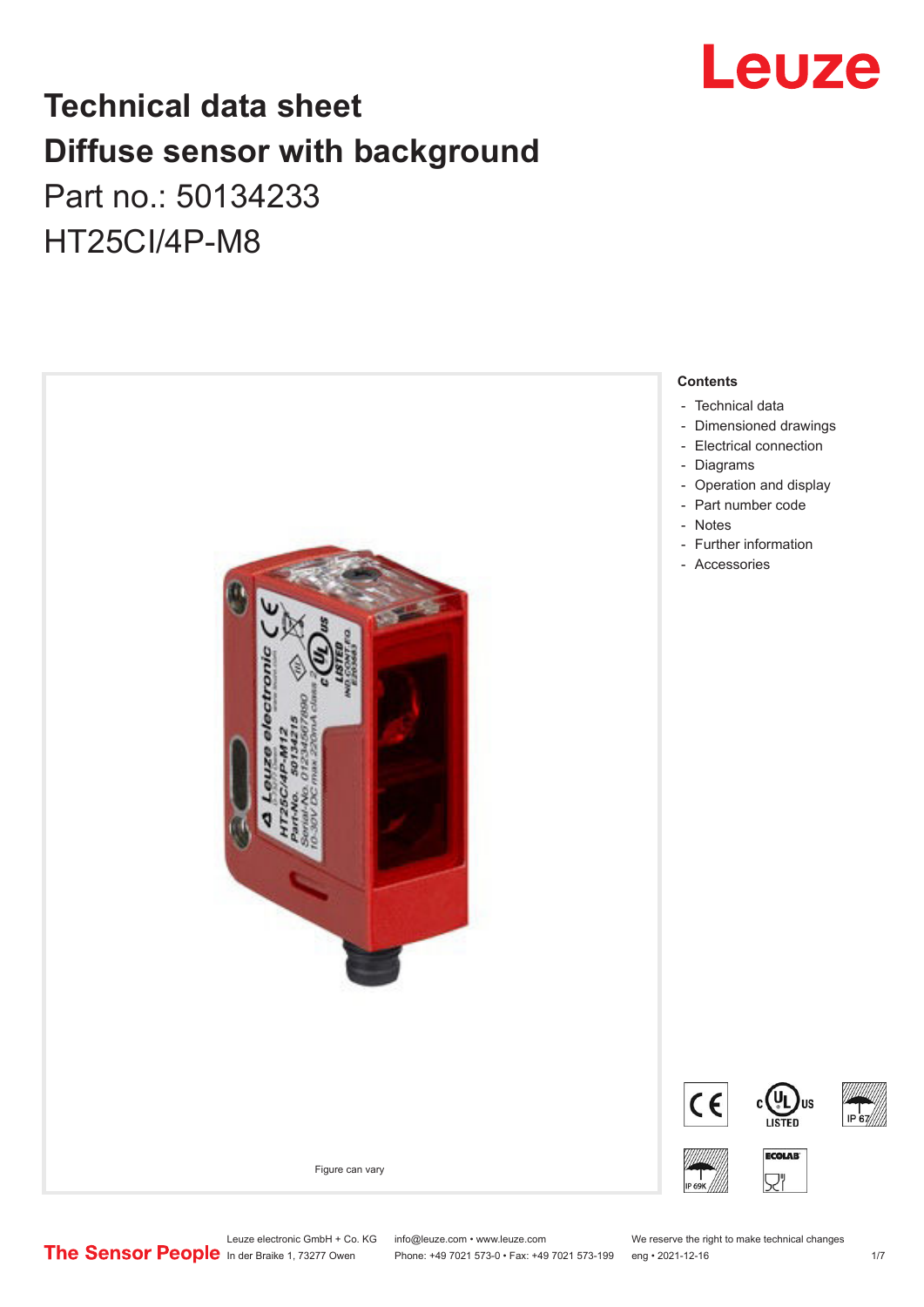ground suppression

### <span id="page-1-0"></span>**Technical data**

### **Basic data**

**Series** 25C **Operating principle** Diffuse reflection principle with back-

### **Optical data**

| <b>Black-white error</b>        | $<$ 10% up to 500 mm                 |
|---------------------------------|--------------------------------------|
| <b>Operating range</b>          | Guaranteed operating range           |
| Operating range, white 90%      | $0 \t13m$                            |
| Operating range, gray 18%       | $0.0050.8$ m                         |
| Operating range, black 6%       | $0.0050.7$ m                         |
| <b>Operating range limit</b>    | <b>Typical operating range</b>       |
| <b>Operating range limit</b>    | $01.3$ m                             |
| <b>Adjustment range</b>         | 50  1,300 mm                         |
| Light source                    | LED, Infrared                        |
| Wavelength                      | 850 nm                               |
| <b>Transmitted-signal shape</b> | Pulsed                               |
| LED group                       | Exempt group (in acc. with EN 62471) |

#### **Electrical data**

**Protective circuit** Polarity reversal protection Short circuit protected

| Performance data              |                                     |
|-------------------------------|-------------------------------------|
| Supply voltage U <sub>p</sub> | 10  30 V, DC, Incl. residual ripple |
| <b>Residual ripple</b>        | $0 15 \%$ , From $U_{p}$            |
| <b>Open-circuit current</b>   | $020$ mA                            |

#### **Outputs**

**Number of digital switching outputs** 2 Piece(s)

| <b>Switching outputs</b> |                            |                                    |
|--------------------------|----------------------------|------------------------------------|
|                          | <b>Voltage type</b>        | DC.                                |
|                          | Switching current, max.    | 100 mA                             |
|                          | <b>Switching voltage</b>   | high: $\geq (U_{\text{B}} - 2.5V)$ |
|                          |                            | low: $\leq 2.5V$                   |
|                          |                            |                                    |
|                          | <b>Switching output 1</b>  |                                    |
|                          | Assignment                 | Connection 1, pin 4                |
|                          | <b>Switching element</b>   | Transistor, PNP                    |
|                          | <b>Switching principle</b> | Light switching                    |
|                          |                            |                                    |
|                          | <b>Switching output 2</b>  |                                    |
|                          | Assignment                 | Connection 1, pin 2                |
|                          | <b>Switching element</b>   | Transistor, PNP                    |
|                          | <b>Switching principle</b> | Dark switching                     |
|                          |                            |                                    |
| Timing                   |                            |                                    |
|                          | Switching frequency        | 1,000 Hz                           |

### **Timing**

**Response time** 0.33 ms **Readiness delay** 300 ms

| <b>Connection 1</b>       |                |
|---------------------------|----------------|
| <b>Function</b>           | Signal OUT     |
|                           | Voltage supply |
| <b>Type of connection</b> | Connector      |
| <b>Thread size</b>        | M8             |
| <b>Type</b>               | Male           |
| <b>Material</b>           | <b>PUR</b>     |
| No. of pins               | 4-pin          |

### **Mechanical data**

| Dimension (W x H x L)             | 15 mm x 42.7 mm x 30 mm              |
|-----------------------------------|--------------------------------------|
| <b>Housing material</b>           | <b>Plastic</b>                       |
| <b>Plastic housing</b>            | <b>ABS</b>                           |
| Lens cover material               | <b>Plastic</b>                       |
| Net weight                        | 22q                                  |
| <b>Housing color</b>              | Red                                  |
| <b>Type of fastening</b>          | Through-hole mounting with M4 thread |
|                                   | Via optional mounting device         |
| <b>Compatibility of materials</b> | <b>ECOLAB</b>                        |

### **Operation and display**

| Type of display                     | I FD                    |
|-------------------------------------|-------------------------|
| <b>Number of LEDs</b>               | 2 Piece(s)              |
| <b>Operational controls</b>         | Multiturn potentiometer |
| Function of the operational control | Range adjustment        |

#### **Environmental data**

| Ambient temperature, operation | -40  60 °C |
|--------------------------------|------------|
| Ambient temperature, storage   | -40  70 °C |

#### **Certifications**

| Degree of protection     | IP 67         |
|--------------------------|---------------|
|                          | IP 69K        |
| <b>Protection class</b>  | Ш             |
| <b>Certifications</b>    | c UL US       |
| <b>Standards applied</b> | IEC 60947-5-2 |
|                          |               |

### **Classification**

| <b>Customs tariff number</b> | 85365019 |
|------------------------------|----------|
| eCl@ss 5.1.4                 | 27270904 |
| eCl@ss 8.0                   | 27270904 |
| eCl@ss 9.0                   | 27270904 |
| eCl@ss 10.0                  | 27270904 |
| eCl@ss 11.0                  | 27270904 |
| <b>ETIM 5.0</b>              | EC002719 |
| <b>ETIM 6.0</b>              | EC002719 |
| <b>ETIM 7.0</b>              | EC002719 |

## Leuze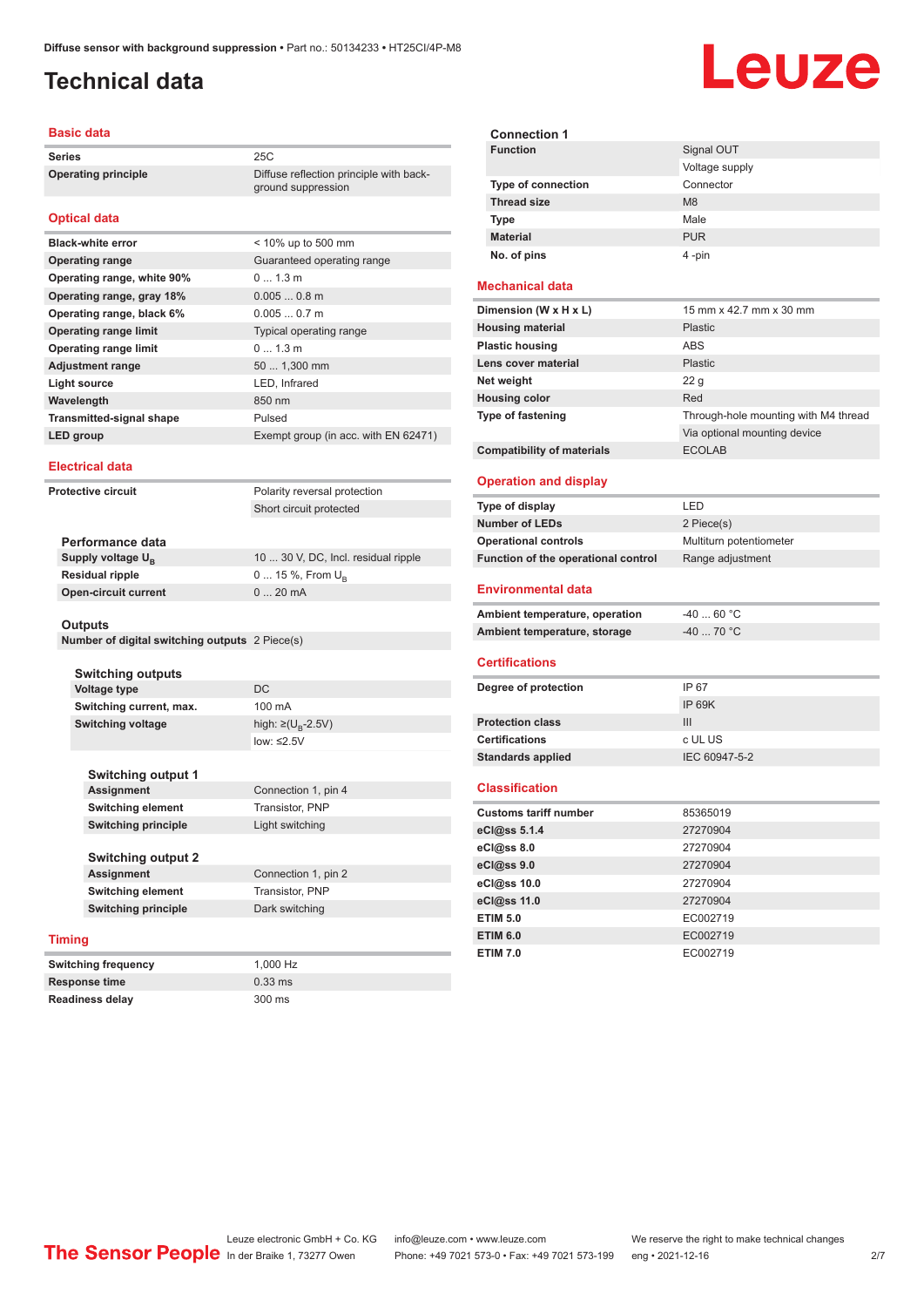### <span id="page-2-0"></span>**Dimensioned drawings**

All dimensions in millimeters



## **Electrical connection**

**Connection 1**

| <b>Function</b>    | Signal OUT     |
|--------------------|----------------|
|                    | Voltage supply |
| Type of connection | Connector      |
| <b>Thread size</b> | M <sub>8</sub> |
| <b>Type</b>        | Male           |
| <b>Material</b>    | <b>PUR</b>     |
| No. of pins        | 4-pin          |
|                    |                |

### **Pin Pin assignment**

| и              | V+               |
|----------------|------------------|
| $\overline{2}$ | OUT <sub>2</sub> |
| 3              | GND              |
| $\overline{4}$ | OUT <sub>1</sub> |



Leuze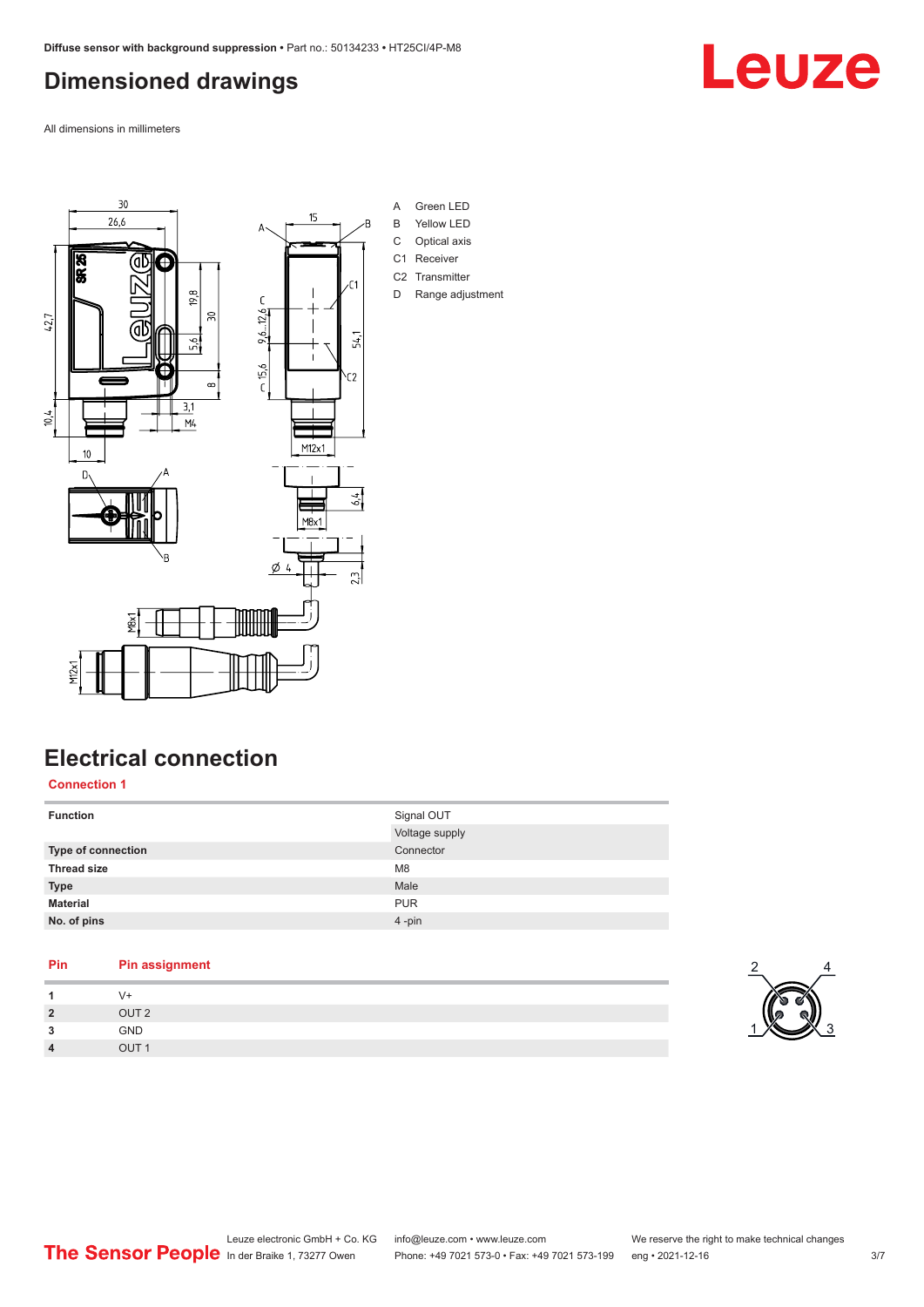### <span id="page-3-0"></span>**Diagrams**

# Leuze

Typ. response behavior (focusing distance 500 mm)



Typ. response behavior (focusing distance 1300 mm)

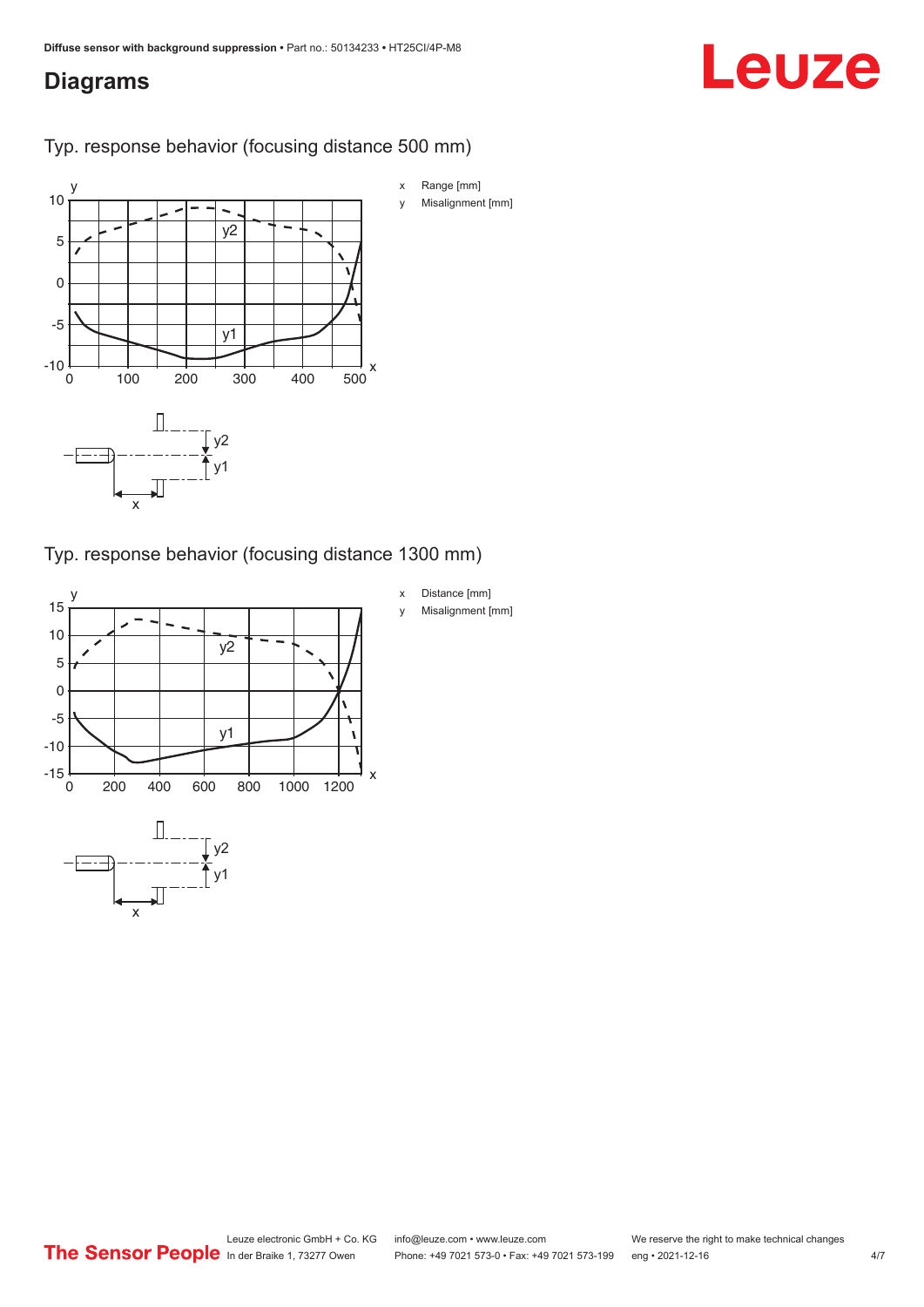### <span id="page-4-0"></span>**Diagrams**

## Leuze

Typ. black/white behavior





## **Operation and display**

| <b>LED</b>     | <b>Display</b>           | <b>Meaning</b>        |
|----------------|--------------------------|-----------------------|
|                | Green, continuous light  | Operational readiness |
| $\overline{2}$ | Yellow, continuous light | Object detected       |

### **Part number code**

Part designation: **AAA25C d EE-f.GGH/iJ-K**

| AAA25C | Operating principle / construction<br>HT25C: Diffuse reflection sensor with background suppression<br>PRK25C: Retro-reflective photoelectric sensor with polarization filter<br>LS25C: Throughbeam photoelectric sensor transmitter<br>LE25C: Throughbeam photoelectric sensor receiver<br>DRT25C: Dynamic reference diffuse sensor                                                                                                                                                                |
|--------|----------------------------------------------------------------------------------------------------------------------------------------------------------------------------------------------------------------------------------------------------------------------------------------------------------------------------------------------------------------------------------------------------------------------------------------------------------------------------------------------------|
| d      | Light type<br>n/a: red light<br>I: infrared light                                                                                                                                                                                                                                                                                                                                                                                                                                                  |
| EE     | Light source<br>$n/a$ : LED<br>L1: laser class 1<br>L <sub>2</sub> : laser class 2                                                                                                                                                                                                                                                                                                                                                                                                                 |
| f      | Preset range (optional)<br>n/a: operating range acc. to data sheet<br>xxxF: Preset range [mm]                                                                                                                                                                                                                                                                                                                                                                                                      |
| GG     | Equipment<br>A: Autocollimation principle (single lens)<br>S: small light spot<br>D: Detection of stretch-wrapped objects<br>X: extended model<br>HF: Suppression of HF illumination (LED)<br>XL: Extra long light spot<br>T: autocollimation principle (single lens) for highly transparent bottles without tracking<br>TT: autocollimation principle (single lens) for highly transparent bottles with tracking<br>F: Foreground suppression<br>R: greater operating range<br>SL: Slit diaphragm |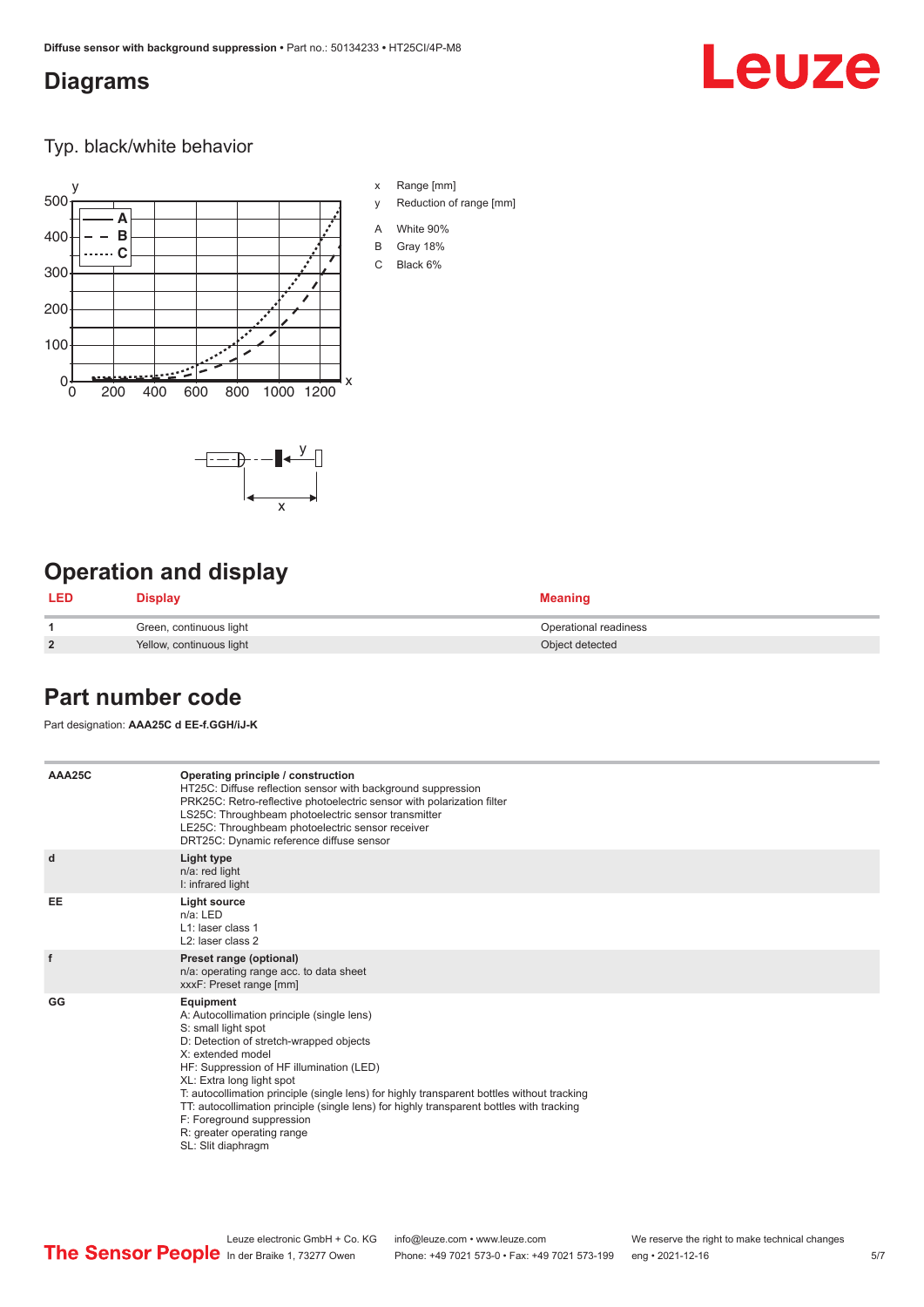### <span id="page-5-0"></span>**Part number code**

## Leuze

| H | Operating range adjustment<br>1: 270° potentiometer<br>2: multiturn potentiometer<br>3: teach-in via button<br>R: greater operating range                                                                                                                                                                                                                                                                                                                                                                                                              |  |  |  |  |
|---|--------------------------------------------------------------------------------------------------------------------------------------------------------------------------------------------------------------------------------------------------------------------------------------------------------------------------------------------------------------------------------------------------------------------------------------------------------------------------------------------------------------------------------------------------------|--|--|--|--|
|   | Switching output/function OUT 1/IN: Pin 4 or black conductor<br>2: NPN transistor output, light switching<br>N: NPN transistor output, dark switching<br>4: PNP transistor output, light switching<br>P: PNP transistor output, dark switching<br>X: pin not used<br>8: activation input (activation with high signal)<br>L: IO-Link interface (SIO mode: PNP light switching, NPN dark switching)<br>6: push-pull switching output, PNP light switching, NPN dark switching<br>G: Push-pull switching output, PNP dark switching, NPN light switching |  |  |  |  |
| J | Switching output / function OUT 2/IN: pin 2 or white conductor<br>2: NPN transistor output, light switching<br>N: NPN transistor output, dark switching<br>4: PNP transistor output, light switching<br>P: PNP transistor output, dark switching<br>W: warning output<br>X: pin not used<br>6: push-pull switching output, PNP light switching, NPN dark switching<br>T: teach-in via cable<br>G: Push-pull switching output, PNP dark switching, NPN light switching                                                                                  |  |  |  |  |
| ĸ | <b>Electrical connection</b><br>n/a: cable, standard length 2000 mm, 4-wire<br>200-M12: cable, length 200 mm with M12 connector, 4-pin, axial (plug)<br>M8: M8 connector, 4-pin (plug)<br>M12: M12 connector, 4-pin (plug)<br>200-M8: cable, length 200 mm with M8 connector, 4-pin, axial (plug)                                                                                                                                                                                                                                                      |  |  |  |  |
|   | <b>Note</b>                                                                                                                                                                                                                                                                                                                                                                                                                                                                                                                                            |  |  |  |  |
|   | $\&$ A list with all available device types can be found on the Leuze website at www.leuze.com.                                                                                                                                                                                                                                                                                                                                                                                                                                                        |  |  |  |  |

### **Notes**

| Observe intended use!                                                                                                                                                                                                                  |
|----------------------------------------------------------------------------------------------------------------------------------------------------------------------------------------------------------------------------------------|
| $\%$ This product is not a safety sensor and is not intended as personnel protection.<br>$\&$ The product may only be put into operation by competent persons.<br>$\Diamond$ Only use the product in accordance with its intended use. |

## **Further information**

- Light source: Average life expectancy 100,000 h at an ambient temperature of 25 °C
- Sum of the output currents for both outputs 100 mA